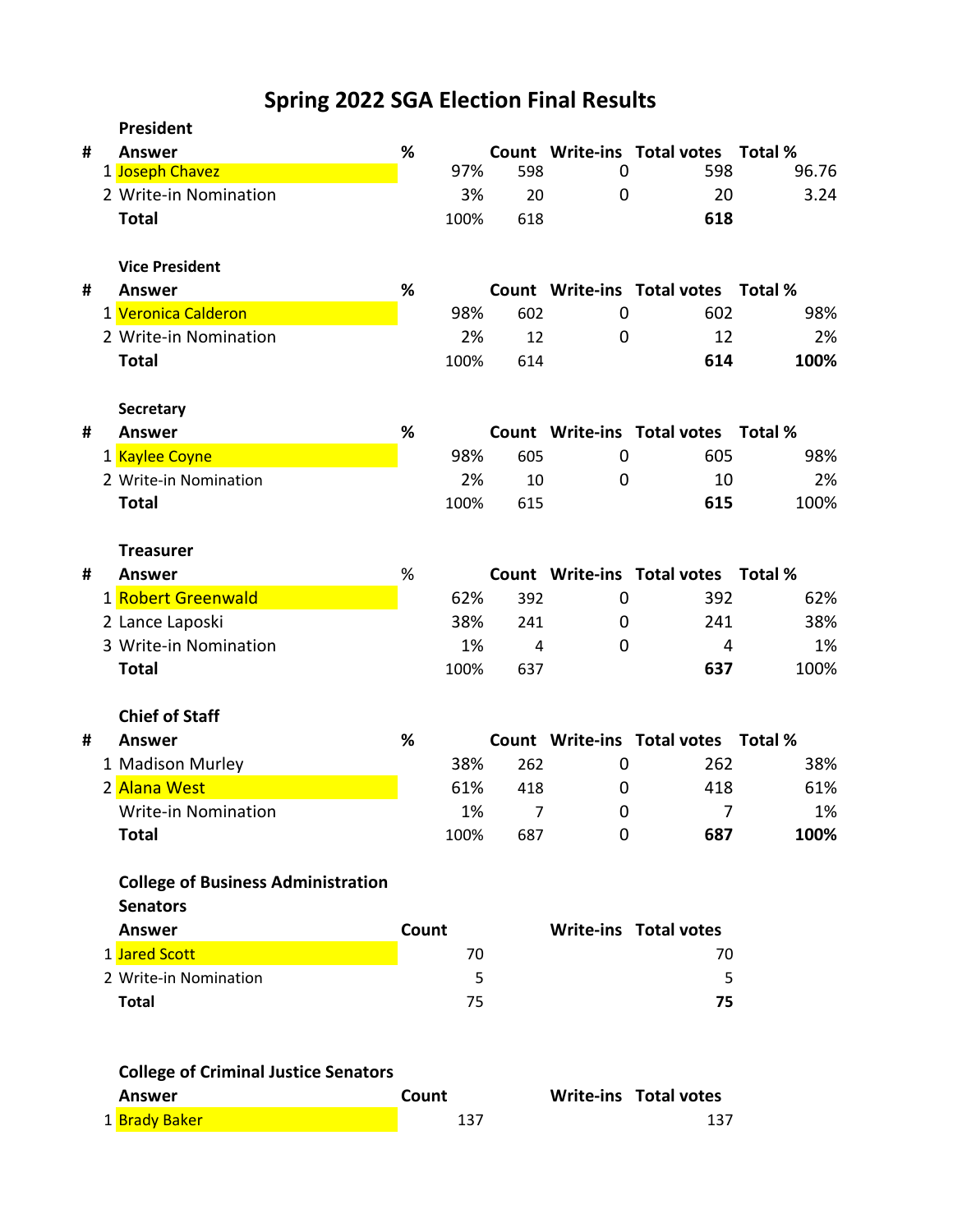| 2 Write-in Nomination |     | 21  |
|-----------------------|-----|-----|
| <b>Total</b>          | 158 | 158 |

#### **College of Education Senators**

| Answer                | Count | <b>Write-ins Total votes</b> |
|-----------------------|-------|------------------------------|
| 1 Ingris Duran        | 73    | 73                           |
| 2 Gunner Law          | 61    | 61                           |
| 3 Write-in Nomination | 12    | 12                           |
| Total                 | 146   | 146                          |

## **College of Arts & Media Senators**

| Answer                     | Count |    | <b>Write-ins Total votes</b> |
|----------------------------|-------|----|------------------------------|
| 1 Jourdan Golding          | 41    |    | 41                           |
| 2 Rashad Simmons           | 43    |    | 43                           |
| 3 Metzli Vega              | 41    |    | 41                           |
| 4 Write-in: Emily Cardenas | 11    | 11 | 11                           |
| 5 Write-in Nomination      | 21    | 21 | 21                           |
| Total                      | 157   |    | 157                          |

### **Colleges of Health Sciences**

#### **# Senators**

| Answer                | Count | <b>Write-ins Total votes</b> |
|-----------------------|-------|------------------------------|
| 1 Piper Cheng         | 54    | 54                           |
| 2 Alison Ulloa        | 62    | 62                           |
| 3 Write-in Nomination | b     | 6                            |
| <b>Total</b>          | 122   | 177                          |

#### **Colleges of Humanities & Social**

| <b>Sciences Senators</b> |       |                              |     |
|--------------------------|-------|------------------------------|-----|
| Answer                   | Count | <b>Write-ins Total votes</b> |     |
| 1 Kiara Green            | 62    |                              | 62  |
| 2 Maria Rojas-Caballero  | 10    |                              | 10  |
| 3 Chlo'E Cox             | 60    |                              | 60  |
| 4 Write-in: Jade Jones   | 41    | 16                           | 57  |
| 5 Write-in Nomination    | 14    | 14                           | 14  |
| Total                    | 187   |                              | 203 |

#### **College of Sciences & Engineering Technology / Undeclared Major Senators**

| Answer                    | Count | Write-ins Total votes |
|---------------------------|-------|-----------------------|
| 1 <mark>Yaa Dapaah</mark> | 65    | 65                    |
| 2 Write-in Nomination     |       | 6                     |
| Total                     | 71    | 71                    |